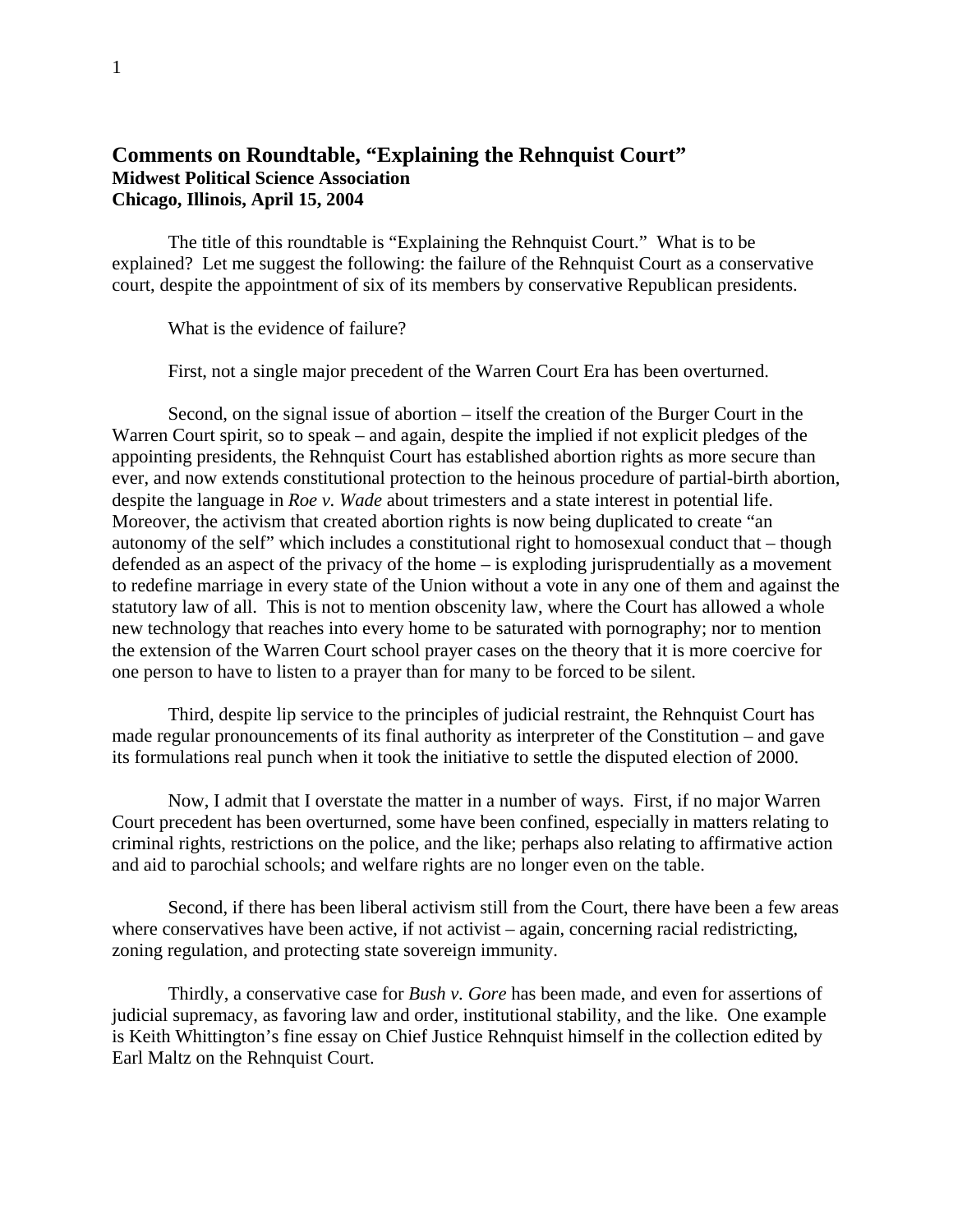Still, from a conservative point of view, or at least from the point of view of an outsidethe-beltway-and-the-boardroom conservative, the Rehnquist Court has been a disappointment. For all the presidential elections we won, we get…what? the exemption of the states from a few lawsuits?…and the humiliation, to a self-governing people, of holding our breath each June to see whether longstanding practices or innovative reforms happen to suit the mood this year of…a couple justices Ronald Reagan picked!

 Now, if what is to be explained is the failure of the Rehnquist Court as a conservative court, what is the explanation? Well, there are good political reasons why moderate Republicans got appointed to the Court in the Reagan years, not least the Democratic victory in the Senate race in 1986, and even the lag-time in political realignment might explain why judges, appointed in middle-age or later, reflect their party's allegiances a generation before. But what I want to focus on in my few minutes remaining is what I would call a failure of jurisprudential imagination. I think there is validity in each of the arguments typically raised against liberal activism – originalism, textualism, judicial restraint or deference to democratic decision, tradition or precedent, and structuralism – but the whole package is bound to fail unless conservatives argue the substantive justice of their cause in court. That means that conservatives have to conceive of plausible constitutional rights of their own, not the "namby, pamby" immunity of the states from a few lawsuits, but, say, a serious constitutional right to life, that would make even statutes legalizing abortion unconstitutional; or a right to be free from assault by pornographic imagery; or a right to public expression of nondenominational prayer; or the like. On historical and philosophical grounds I think the case for any of these could be as strong as the case for their opposites. But when that case is never made in court, issues increasingly appear as justice versus some formalism (whether original intent, textual meaning, etc.) – and it is no surprise that the democratic heart goes for justice rather than the forms, if not all the time, at least now and again, or at least far enough as to sow serious doubts about whether in the case at hand the forms really matter or instead provide cover for injustice (or, to use Justice Kennedy's phrase, "animus.")

 But if courts were faced with truly rival claims for justice, then at the very least, the specter of such deep division makes again the case for constitutionalism – for the forms and formalities, the reference back to the language of agreed-upon texts, to principles that are truly consensual rather than partisan, to historical arguments or plain and settled victories, and the like. Even if no conservative on the Court is ready to insist on a constitutional right to life, still someone could moot it, the way Chief Justice Marshall mooted the dormant commerce clause in *Gibbons v. Ogden* before resting on the coastal licensing statute.

Why haven't conservative lawyers made such a case?

 First, in property rights cases, they have – and while the Court's actions in Takings Clause cases have been tentative (to get relief, you have to have lost effectively all the value of your land because of a regulation), making the case more fully and with evident (if not adequate) reason has probably pulled the Court to a reasonable middle.